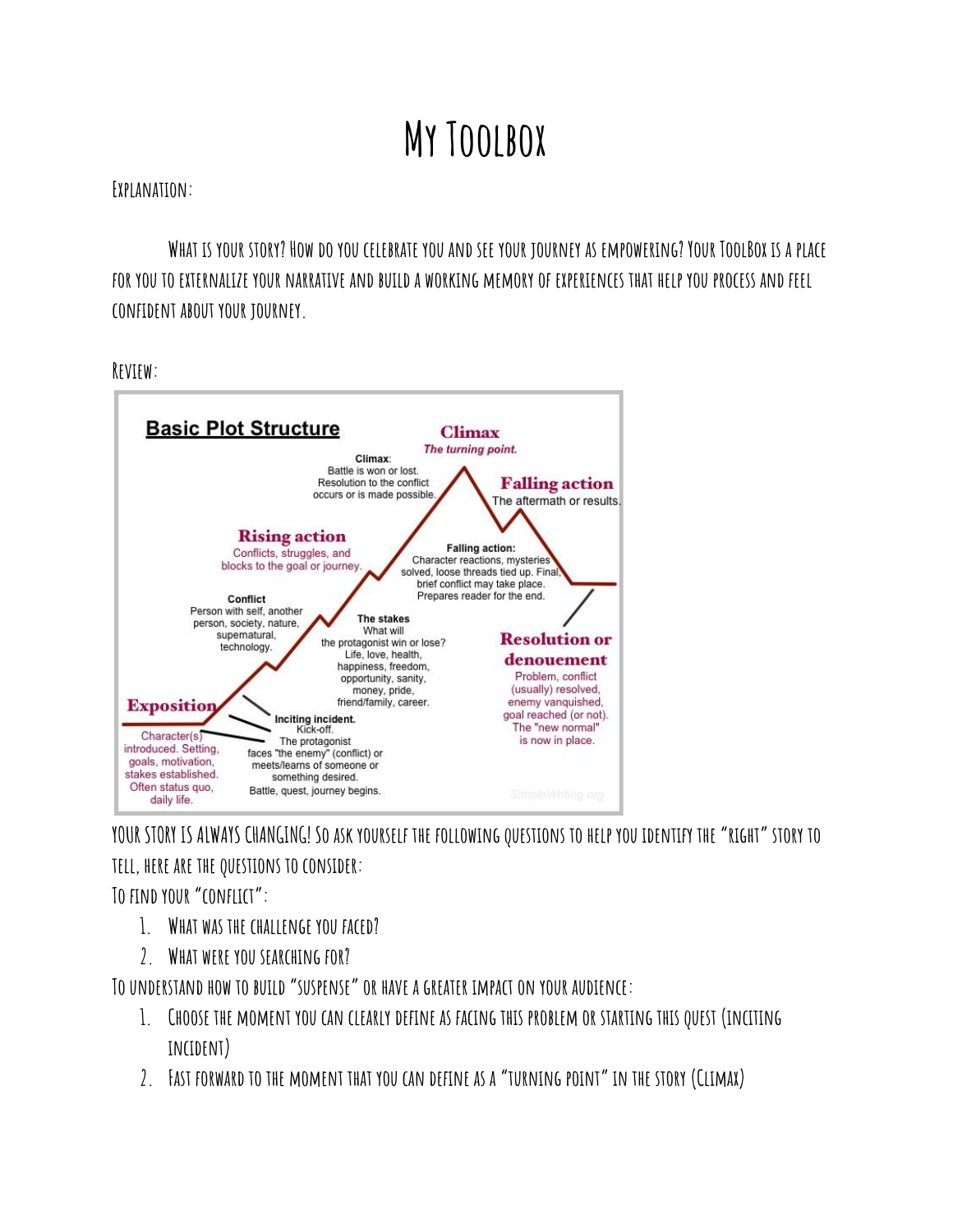- 3. TO BUILD SUSPENSE/KEEP THE AUDIENCE ENGAGED THINK OF AS MANY EVENTS THAT LEAD TO THE TURNING POINT THAT **increased the importance of your journey or amplified the conflict, then narrow the events down to 2-3 (Rising Actions)**
- 4. WHAT IS LIFE LIKE NOW? DID YOU RESOLVE THE CONFLICT OR ARE YOU STILL BATTLING IT? (YOUR "NEW NORMAL" CAN **become the"Resolution/Denouement")**

**Now that you are all caught up here are some ideas to get you started:**

|                             | TOOLBOX                                             |
|-----------------------------|-----------------------------------------------------|
|                             | - 3 MOMENTS THAT HAVE SHAPED WHO I AM TODAY         |
| 1.                          |                                                     |
| $\iota$ .                   |                                                     |
|                             |                                                     |
| $\overline{\mathcal{E}}$    |                                                     |
|                             |                                                     |
|                             | - 3 MOMENTS THAT GIVE ME STRENGTH                   |
| 1.                          |                                                     |
|                             |                                                     |
| $\iota$ .                   |                                                     |
|                             |                                                     |
| $\overline{\mathcal{E}}$    |                                                     |
|                             |                                                     |
|                             | - 3 MOMENTS WHERE I AM FIGHTING A CURRENT CHALLENGE |
| 1.                          |                                                     |
|                             |                                                     |
| $\iota$ .                   |                                                     |
|                             |                                                     |
| $\overline{\mathfrak{z}}$ . | _____________________________                       |

**\_\_\_\_\_\_\_\_\_\_\_\_\_\_\_\_\_\_\_\_\_\_\_\_\_\_\_\_\_\_\_\_\_\_\_\_\_\_\_\_\_\_\_\_\_\_\_\_\_\_\_\_\_\_\_\_\_\_**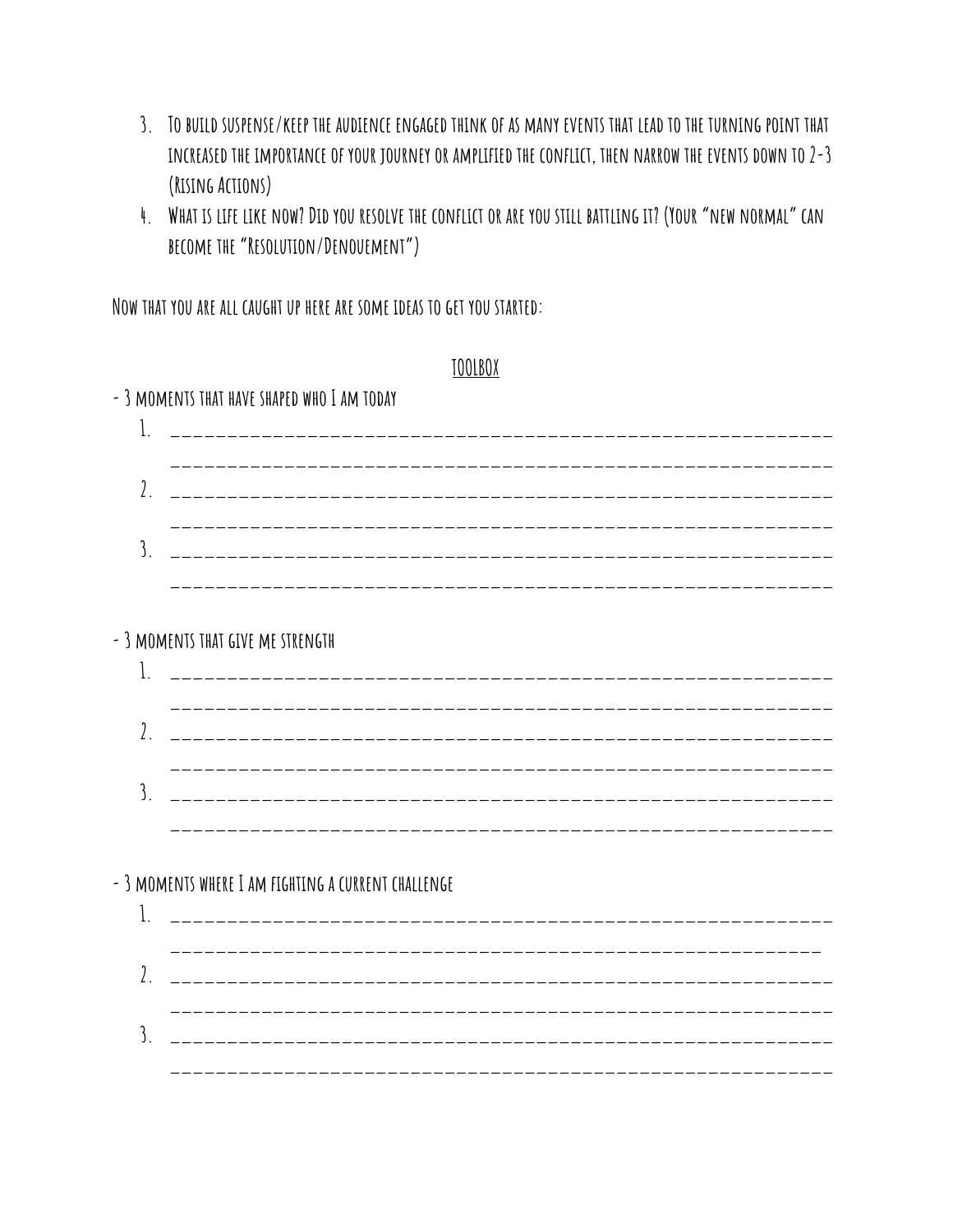- 3 MOMENTS WHERE I OVERCAME A CHALLENGE - 3 MOMENTS WHERE I PROVED MYSELF RIGHT/WRONG - 3 MOMENTS WHERE I FELT VULNERABLE - 3 MOMENTS WHERE I SURPRISED MYSELF/TESTED MY STRENGTH